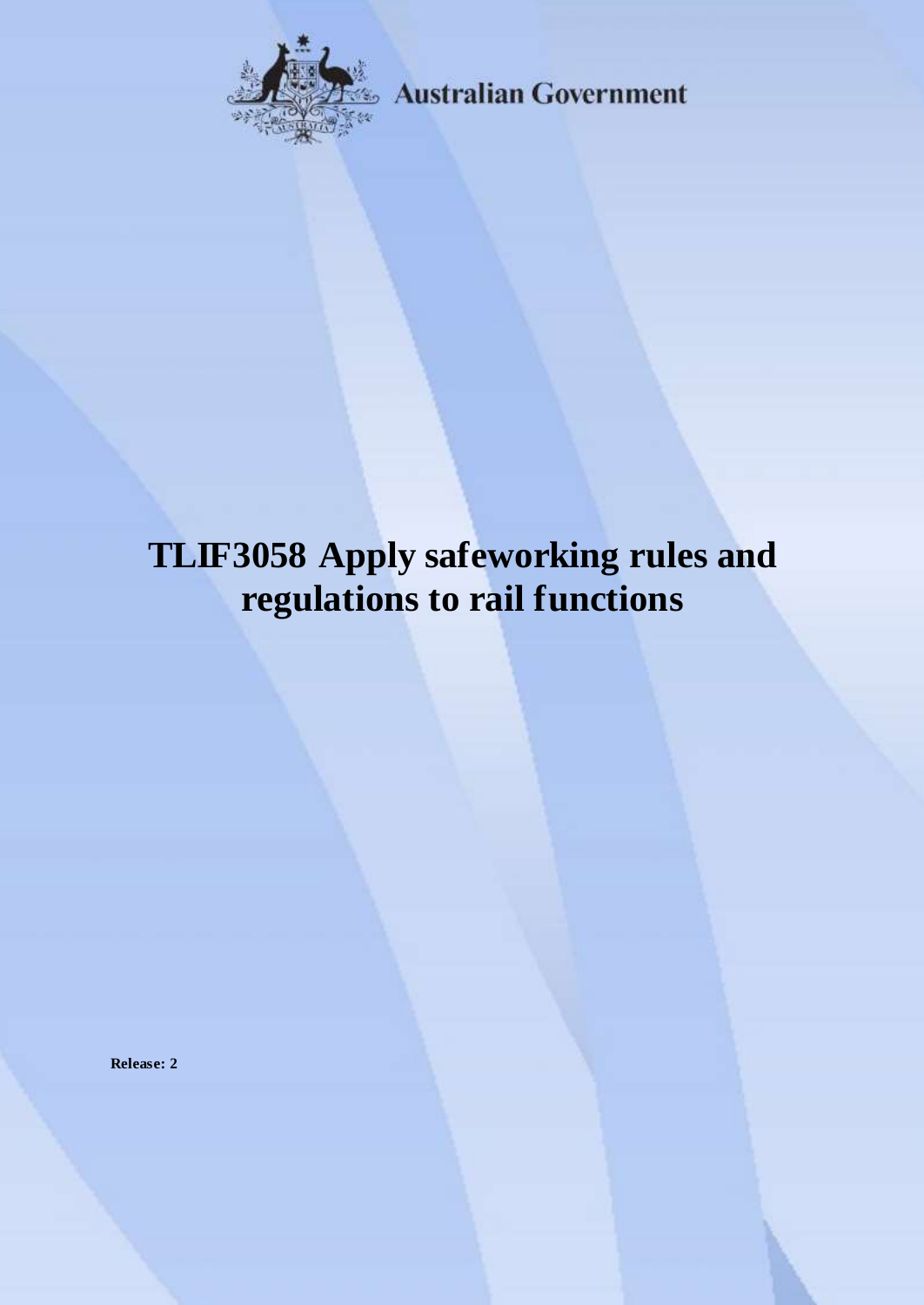# **TLIF3058 Apply safeworking rules and regulations to rail functions**

#### **Modification History**

**Release 2**. This is the second release of this unit of competency in the TLI Transport and Logistics Training Package:

Minor statement changes in Assessment Conditions.

**Release 1**. This is the first release of this unit of competency in the TLI Transport and Logistics Training Package.

# **Application**

This unit involves the skills and knowledge required to apply applicable safeworking rules and regulations to rail functions carried out on rail networks.

It includes correctly using communications protocols; interpreting and responding to radio, hand signal and light commands; interpreting and following relevant safeworking rules and protocols; and taking appropriate action in safety incidents, unsafe situations or emergencies.

People achieving competence in this unit will need to fulfil the applicable state/territory legislated rail safety requirements and to comply with relevant codes of practice and/or guidelines.

Work is performed under established safeworking system rules, protocols and procedures.

No licensing, legislative or certification requirements apply to this unit at the time of publication.

# **Pre-requisite Unit**

Not applicable.

# **Competency Field**

F – Safety Management

#### **Unit Sector**

Rail sector.

#### **Elements and Performance Criteria**

#### **ELEMENTS PERFORMANCE CRITERIA**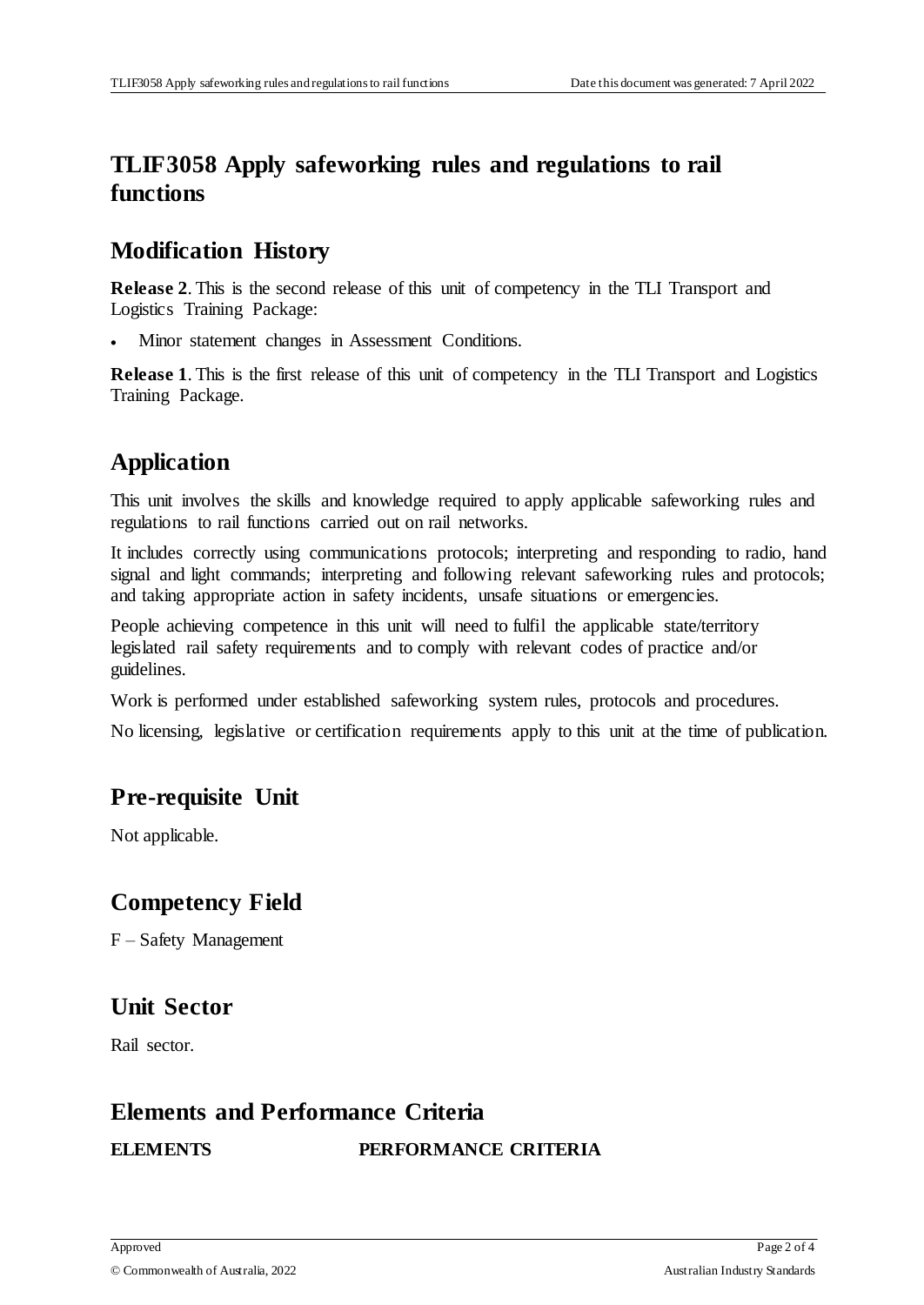Elements describe the essential outcomes.

Performance criteria describe the performance needed to demonstrate achievement of the element.

- **1 Apply safeworking rules and regulations 1.1** Relevant safeworking system for area where work activities are to be carried out is identified prior to commencing work
	- **1.2** Relevant rules for the applicable safeworking system are followed when carrying out activities as part of rail operations
	- **1.3** Work activities are conducted in compliance with relevant state/territory safeworking regulations for activities concerned
- **2 Apply communications protocols 2.1** Communications protocols are followed in accordance with the applicable safeworking system requirements
	- **2.2** Appropriate communications records are maintained as required within the applicable safeworking system rules and procedures
- **3 Use and interpret radio, hand, light and flag commands 3.1** Applicable safeworking system rules and procedures are applied when using and interpreting radio, hand, light and flag commands
	- **3.2** Hand signals are only used in conditions of good visibility
	- **3.3** Any command not clearly understood is regarded as a STOP command in accordance with applicable safeworking system rules and regulations
	- **4.1** Relevant protocols are followed as required and specified in safeworking system rules and procedures
		- **4.2** Appropriate records and documentation are completed in accordance with the requirements of the applicable safeworking system rules and procedures
- **5 Take action in unsafe situations or emergencies 5.1** Unsafe situations are identified in accordance with the requirements of the applicable safeworking system rules and procedures
	- **5.2** Appropriate action is taken to report and/or control safety incidents, identified unsafe situations or emergencies, in accordance with rail safety worker duty of care responsibilities and the requirements of applicable safeworking system rules and procedures

**4 Follow safeworking protocols**